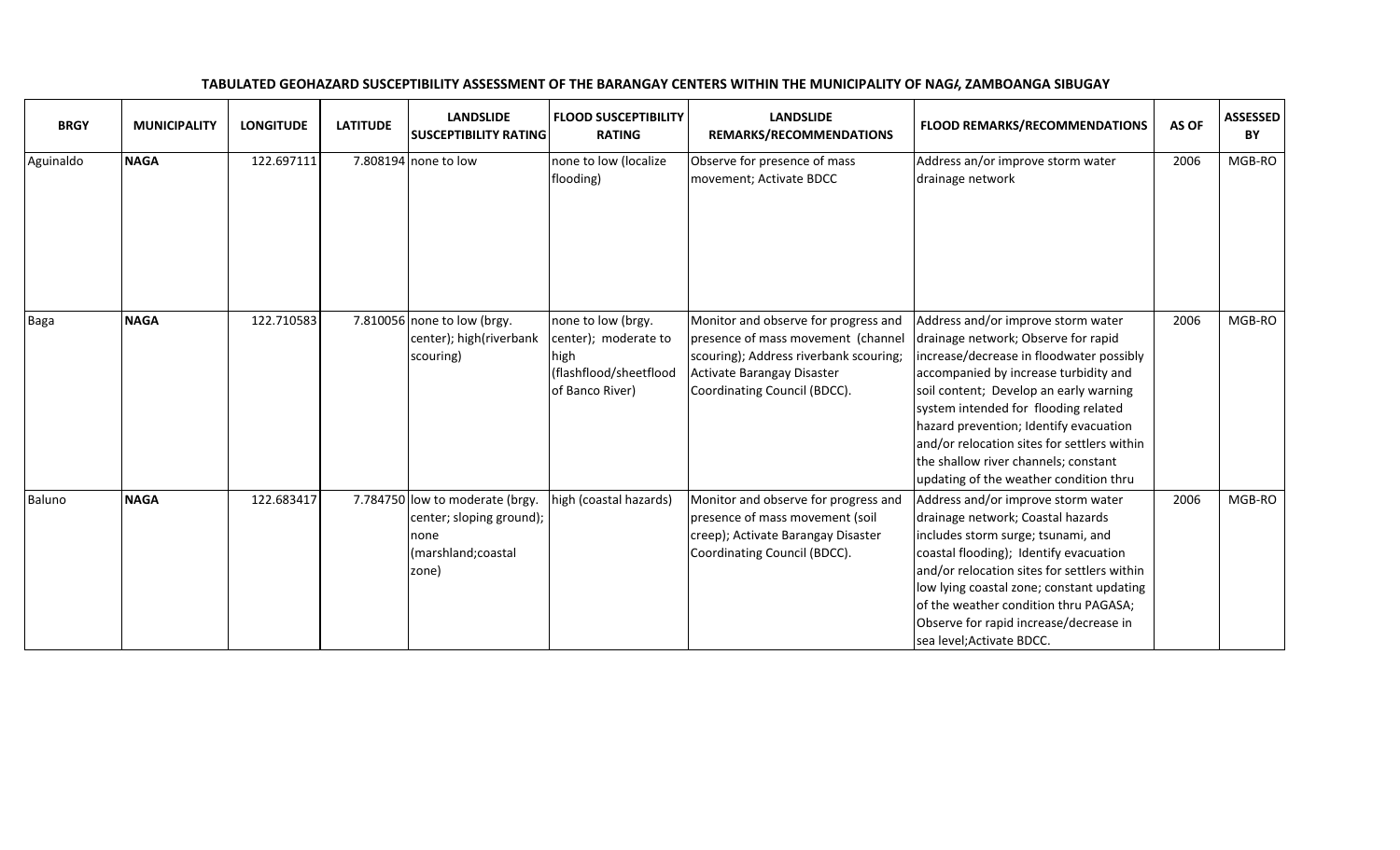| Bangkaw-<br>bangkaw | <b>NAGA</b> | 122.723472 | 7.781750 low to moderate (brgy.<br>center; sloping ground);<br>none<br>(marshland; coastal<br>zone) | high (coastal hazards)                                                            | Monitor and observe for progress and<br>presence of mass movement (soil<br>creep); Activate Barangay Disaster<br>Coordinating Council (BDCC).                                                                                                                                                                                              | Address and/or improve storm water<br>drainage network; Coastal hazards<br>includes storm surge; tsunami, and<br>coastal flooding); Identify evacuation<br>and/or relocation sites for settlers within<br>low lying coastal zone; constant updating<br>of the weather condition thru PAGASA;<br>Observe for rapid increase/decrease in<br>sea level; Activate BDCC. | 2006 | MGB-RO |
|---------------------|-------------|------------|-----------------------------------------------------------------------------------------------------|-----------------------------------------------------------------------------------|--------------------------------------------------------------------------------------------------------------------------------------------------------------------------------------------------------------------------------------------------------------------------------------------------------------------------------------------|---------------------------------------------------------------------------------------------------------------------------------------------------------------------------------------------------------------------------------------------------------------------------------------------------------------------------------------------------------------------|------|--------|
| Cabong              | <b>NAGA</b> | 122.689861 | 7.893694 moderate to high<br>(steep slopes; valley<br>sides)                                        | seasonally moderate<br>(flashflood within<br><b>Bakalan River</b><br>tributaries) | Monitor and observe for progress and<br>presence of mass movement (tension<br>cracks, soil creep) along the steep<br>slopes ; Observe for displace ground<br>surfaces or seeps in areas that are not<br>typically wet; Identify evacuation<br>and/or relocation site; Activate<br><b>Barangay Disaster Coordinating Council</b><br>(BDCC). | Address and/or improve storm water<br>drainage network; Observe for rapid<br>increase/decrease in floodwater possibly<br>accompanied by increase turbidity and<br>soil content; Activate BDCC.                                                                                                                                                                      | 2006 | MGB-RO |
| Gubawang            | <b>NAGA</b> | 122.702444 | 7.789306 low to moderate (brgy.<br>center; sloping ground);<br>none<br>(marshland; coastal<br>zone) | high (coastal hazard)                                                             | Monitor and observe for progress and<br>presence of mass movement (soil<br>creep); Activate Barangay Disaster<br>Coordinating Council (BDCC).                                                                                                                                                                                              | Address and/or improve storm water<br>drainage network; Coastal hazards<br>includes storm surge; tsunami, and<br>coastal flooding); Identify evacuation<br>and/or relocation sites for settlers within<br>low lying coastal zone; constant updating<br>of the weather condition thru PAGASA;<br>Observe for rapid increase/decrease in<br>sea level; Activate BDCC. | 2006 | MGB-RO |
| Guintoloan          | <b>NAGA</b> | 122.707833 | 7.882444 low to moderate<br>(sloping ground); high<br>(riverbank scouring)                          | high (flashflood within<br><b>Bakalan River)</b>                                  | Monitor and observe for progress and<br>presence of mass movement (tension<br>cracks, soil creep) along the steep<br>slopes ; Observe for displace ground<br>surfaces or seeps in areas that are not<br>typically wet; Identify evacuation<br>and/or relocation site; Activate<br><b>Barangay Disaster Coordinating Council</b><br>(BDCC). | Address and/or improve storm water<br>drainage network; Observe for rapid<br>increase/decrease in floodwater possibly<br>accompanied by increase turbidity and<br>soil content; Activate BDCC.                                                                                                                                                                      | 2006 | MGB-RO |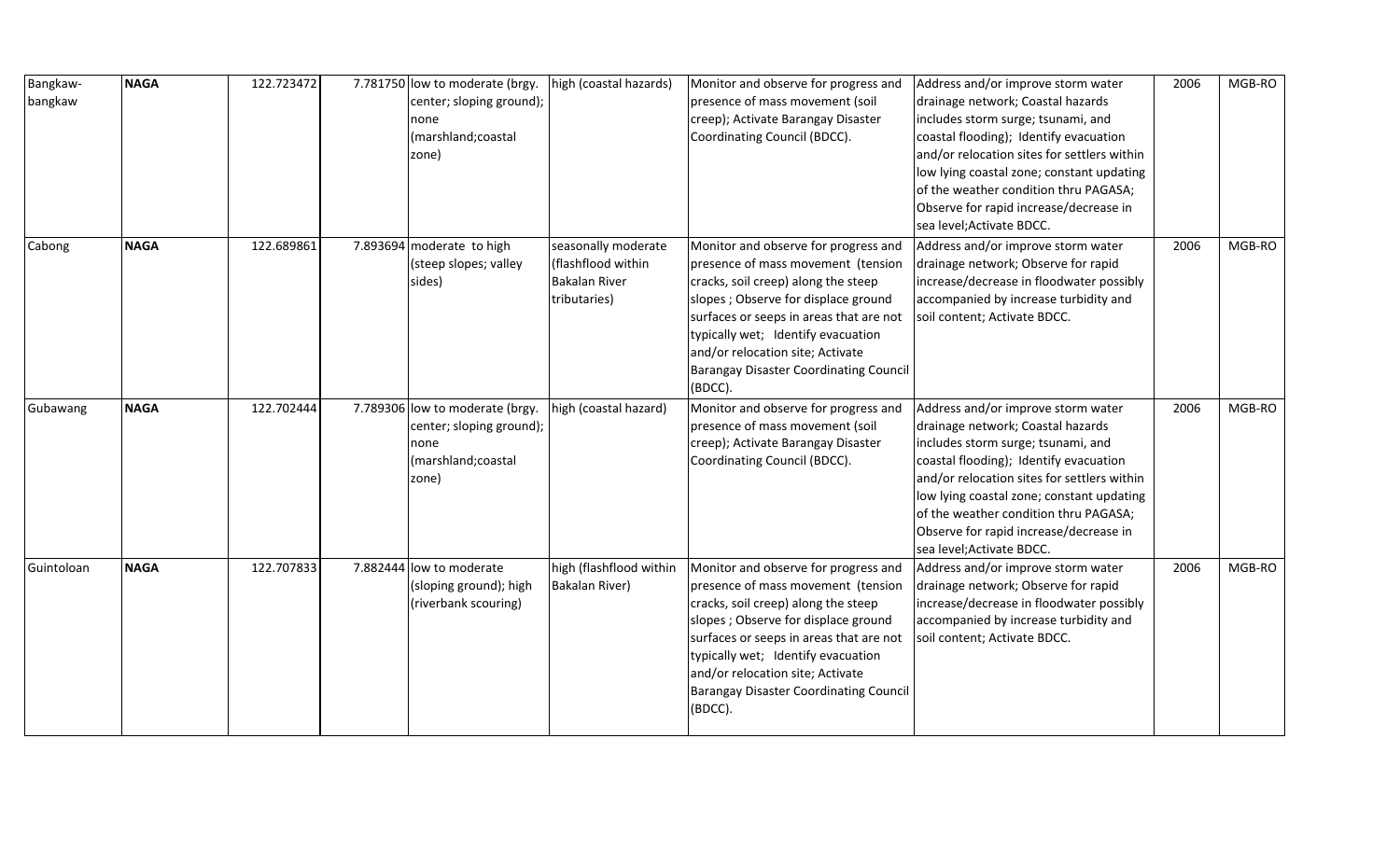| Kaliantana    | <b>NAGA</b> | 122.678111 | 7.772167 low to moderate (brgy.<br>center; sloping ground);<br>none<br>(marshland; coastal<br>zone) | high (coastal hazards)                                                                                                | Monitor and observe for progress and<br>presence of mass movement (soil<br>creep); Activate Barangay Disaster<br>Coordinating Council (BDCC).                                                  | Address and/or improve storm water<br>drainage network; Coastal hazards<br>includes storm surge; tsunami, and<br>coastal flooding); Identify evacuation<br>and/or relocation sites for settlers within<br>low lying coastal zone; constant updating<br>of the weather condition thru PAGASA;<br>Observe for rapid increase/decrease in<br>sea level; Activate BDCC.                                                         | 2006 | MGB-RO |
|---------------|-------------|------------|-----------------------------------------------------------------------------------------------------|-----------------------------------------------------------------------------------------------------------------------|------------------------------------------------------------------------------------------------------------------------------------------------------------------------------------------------|-----------------------------------------------------------------------------------------------------------------------------------------------------------------------------------------------------------------------------------------------------------------------------------------------------------------------------------------------------------------------------------------------------------------------------|------|--------|
| La Paz        | <b>NAGA</b> | 122.655694 | 7.811056 none to low (brgy.<br>center); high(riverbank<br>scouring)                                 | none to low (brgy.<br>center); moderate to<br>high<br>(flashflood/sheetflood<br>of Bakalan River;<br>coastal hazards) | Monitor and observe for progress and<br>presence of mass movement (channel<br>scouring); Address riverbank scouring;<br>Activate Barangay Disaster<br>Coordinating Council (BDCC).             | Address and/or improve storm water<br>drainage network; Observe for rapid<br>increase/decrease in floodwater possibly<br>accompanied by increase turbidity and<br>soil content; Develop an early warning<br>system intended for flooding related<br>hazard prevention; Identify evacuation<br>and/or relocation sites for settlers within<br>the shallow river channels and floodplain;<br>constant updating of the weather | 2006 | MGB-RO |
| Lower Sulitan | <b>NAGA</b> | 122.693528 | 7.833833 none to low (brgy.<br>center); high(riverbank<br>scouring)                                 | none to low (brgy.<br>center); moderate to<br>high<br>(flashflood/sheetflood<br>of Banco River)                       | Monitor and observe for progress and<br>presence of mass movement (channel<br>scouring); Address riverbank scouring;<br>Activate Barangay Disaster<br>Coordinating Council (BDCC).             | Address and/or improve storm water<br>drainage network; Observe for rapid<br>increase/decrease in floodwater possibly<br>accompanied by increase turbidity and<br>soil content; Develop an early warning<br>system intended for flooding related<br>hazard prevention; Identify evacuation<br>and/or relocation sites for settlers within<br>the shallow river channels and floodplain;                                     | 2006 | MGB-RO |
| Mamagon       | <b>NAGA</b> | 122.739639 | 7.774444 none to low (brgy.<br>center)                                                              | hazards)                                                                                                              | seasonally high (coastal Observe for presence of mass<br>movement (tension cracks, soil creep)<br>along the steep slopes; Activate<br><b>Barangay Disaster Coordinating Council</b><br>(BDCC). | Address and/or improve storm water<br>drainage network; Coastal hazards<br>includes storm surge; tsunami, and<br>coastal flooding); Identify evacuation<br>and/or relocation sites for settlers within<br>low lying coastal zone; constant updating<br>of the weather condition thru PAGASA;<br>Observe for rapid increase/decrease in<br>sea level; Activate BDCC.                                                         | 2006 | MGB-RO |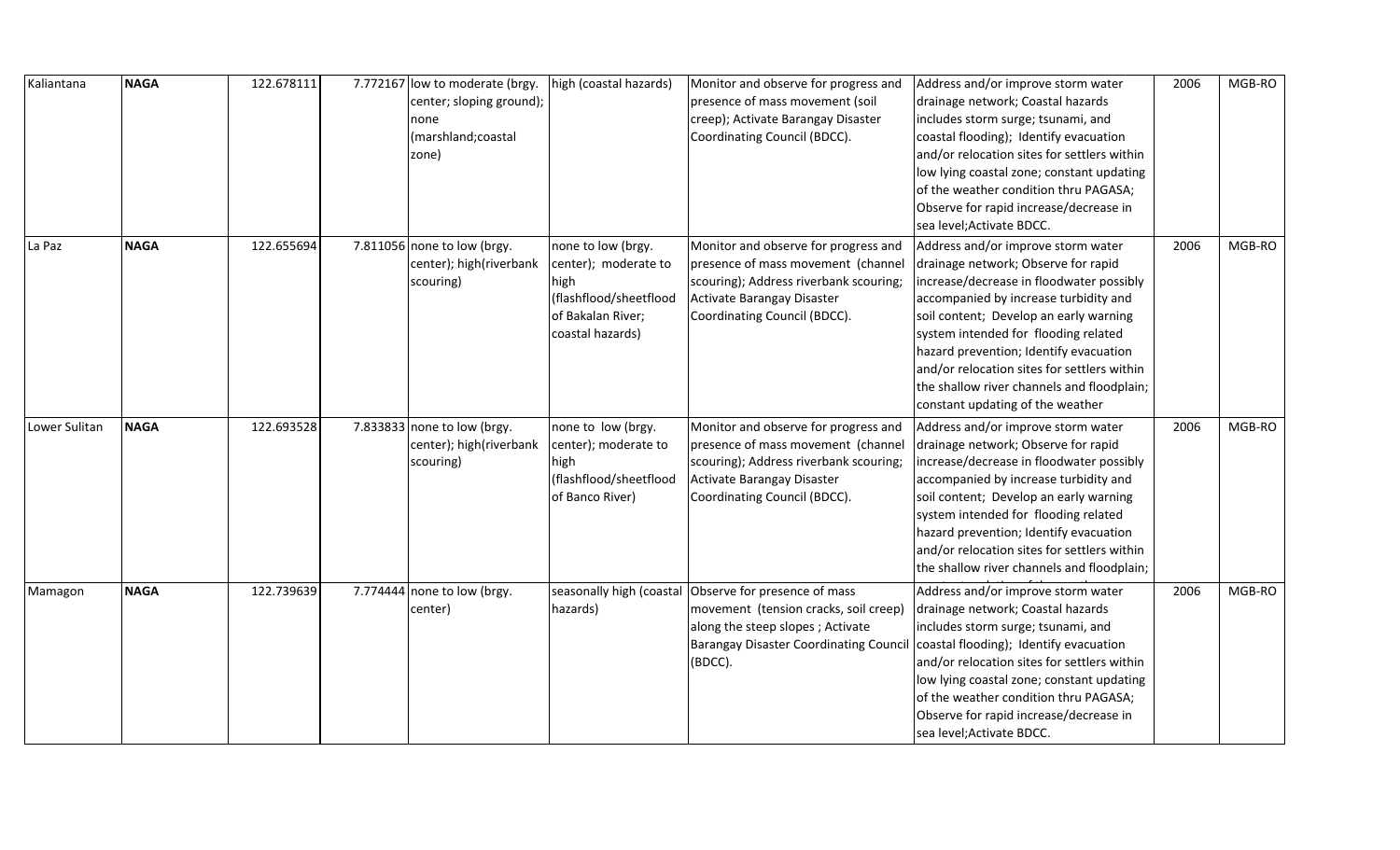| Marsolo    | <b>NAGA</b> | 122.707417 | 7.867278 low to moderate    | high (flashflood within | Monitor and observe for progress and          | Address and/or improve storm water          | 2006 | MGB-RO |
|------------|-------------|------------|-----------------------------|-------------------------|-----------------------------------------------|---------------------------------------------|------|--------|
|            |             |            | (sloping ground); high      | Bakalan River)          | presence of mass movement (tension            | drainage network; Observe for rapid         |      |        |
|            |             |            | (riverbank scouring)        |                         | cracks, soil creep) along the steep           | increase/decrease in floodwater possibly    |      |        |
|            |             |            |                             |                         | slopes; Observe for displace ground           | accompanied by increase turbidity and       |      |        |
|            |             |            |                             |                         | surfaces or seeps in areas that are not       | soil content; Activate BDCC.                |      |        |
|            |             |            |                             |                         | typically wet; Identify evacuation            |                                             |      |        |
|            |             |            |                             |                         | and/or relocation site; Activate              |                                             |      |        |
|            |             |            |                             |                         | <b>Barangay Disaster Coordinating Council</b> |                                             |      |        |
|            |             |            |                             |                         | (BDCC).                                       |                                             |      |        |
| Poblacion  | <b>NAGA</b> | 122.693250 | 7.789944 low (brgy. center; | high (coastal hazards)  | Monitor and observe for progress and          | Address and/or improve storm water          | 2006 | MGB-RO |
|            |             |            | sloping ground); none       |                         | presence of mass movement (soil               | drainage network; Coastal hazards           |      |        |
|            |             |            | (marshland; coastal         |                         | creep); Activate Barangay Disaster            | includes storm surge; tsunami, and          |      |        |
|            |             |            | zone)                       |                         | Coordinating Council (BDCC).                  | coastal flooding); Identify evacuation      |      |        |
|            |             |            |                             |                         |                                               | and/or relocation sites for settlers within |      |        |
|            |             |            |                             |                         |                                               | low lying coastal zone; constant updating   |      |        |
|            |             |            |                             |                         |                                               | of the weather condition thru PAGASA;       |      |        |
|            |             |            |                             |                         |                                               | Observe for rapid increase/decrease in      |      |        |
|            |             |            |                             |                         |                                               | sea level; Activate BDCC.                   |      |        |
| San Isidro | <b>NAGA</b> | 122.724278 | 7.827417 low to moderate    | moderate (flashflood    | Monitor and observe for progress and          | Address and/or improve storm water          | 2006 | MGB-RO |
|            |             |            | (sloping ground); high      | along creek)            | presence of mass movement (tension            | drainage network; Observe for rapid         |      |        |
|            |             |            | (riverbank scouring)        |                         | cracks, soil creep) along the steep           | increase/decrease in floodwater possibly    |      |        |
|            |             |            |                             |                         | slopes ; Observe for displace ground          | accompanied by increase turbidity and       |      |        |
|            |             |            |                             |                         | surfaces or seeps in areas that are not       | soil content; Activate BDCC.                |      |        |
|            |             |            |                             |                         | typically wet; Identify evacuation            |                                             |      |        |
|            |             |            |                             |                         | and/or relocation site; Activate              |                                             |      |        |
|            |             |            |                             |                         | <b>Barangay Disaster Coordinating Council</b> |                                             |      |        |
|            |             |            |                             |                         | (BDCC).                                       |                                             |      |        |
| Sandayong  | <b>NAGA</b> | 122.743944 | 7.928500 moderate to high   | moderate (flashflood    | Monitor and observe for progress and          | Address and/or improve storm water          | 2006 | MGB-RO |
|            |             |            | (steep slopes; valley       | within Banco River      | presence of mass movement (tension            | drainage network; Observe for rapid         |      |        |
|            |             |            | sides)                      | tributary)              | cracks, soil creep) along the steep           | increase/decrease in floodwater possibly    |      |        |
|            |             |            |                             |                         | slopes ; Observe for displace ground          | accompanied by increase turbidity and       |      |        |
|            |             |            |                             |                         | surfaces or seeps in areas that are not       | soil content; Activate BDCC.                |      |        |
|            |             |            |                             |                         | typically wet; Identify evacuation            |                                             |      |        |
|            |             |            |                             |                         | and/or relocation site; Activate              |                                             |      |        |
|            |             |            |                             |                         | <b>Barangay Disaster Coordinating Council</b> |                                             |      |        |
|            |             |            |                             |                         | (BDCC).                                       |                                             |      |        |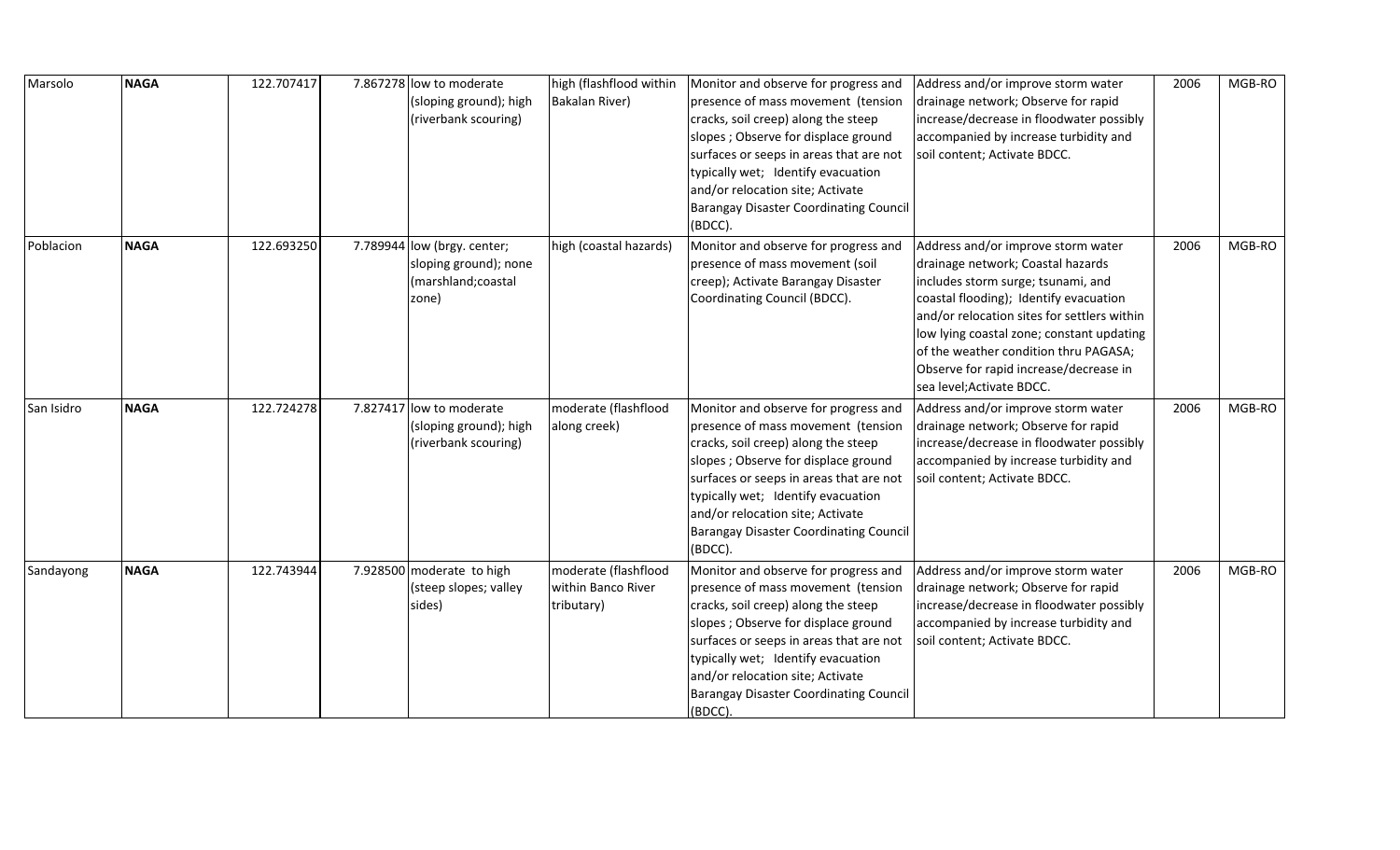| Santa Clara        | <b>NAGA</b> | 122.717917 | 7.842639 low to moderate<br>(sloping ground); high<br>(riverbank scouring)                                           | moderate (flashflood<br>within Banco River<br>tributary)                                     | Monitor and observe for progress and<br>presence of mass movement (tension<br>cracks, soil creep) along the steep<br>slopes ; Observe for displace ground<br>surfaces or seeps in areas that are not<br>typically wet; Identify evacuation<br>and/or relocation site; Activate<br><b>Barangay Disaster Coordinating Council</b><br>(BDCC). | Address and/or improve storm water<br>drainage network; Observe for rapid<br>increase/decrease in floodwater possibly<br>accompanied by increase turbidity and<br>soil content; Activate BDCC.                                                                                                                                                                      | 2006 | MGB-RO |
|--------------------|-------------|------------|----------------------------------------------------------------------------------------------------------------------|----------------------------------------------------------------------------------------------|--------------------------------------------------------------------------------------------------------------------------------------------------------------------------------------------------------------------------------------------------------------------------------------------------------------------------------------------|---------------------------------------------------------------------------------------------------------------------------------------------------------------------------------------------------------------------------------------------------------------------------------------------------------------------------------------------------------------------|------|--------|
| Sulo               | <b>NAGA</b> | 122.678167 | 7.846194 low to moderate<br>(sloping ground); high<br>(riverbank scouring)                                           | moderate (flashflood<br>within Banco River<br>tributary)                                     | Monitor and observe for progress and<br>presence of mass movement (tension<br>cracks, soil creep) along the steep<br>slopes ; Observe for displace ground<br>surfaces or seeps in areas that are not<br>typically wet; Identify evacuation<br>and/or relocation site; Activate<br><b>Barangay Disaster Coordinating Council</b><br>(BDCC). | Address and/or improve storm water<br>drainage network; Observe for rapid<br>increase/decrease in floodwater possibly<br>accompanied by increase turbidity and<br>soil content; Activate BDCC.                                                                                                                                                                      | 2006 | MGB-RO |
| Tambanan           | <b>NAGA</b> | 122.671556 | 7.818417 none to low (brgy.<br>center); high (riverbank   flooding-brgy. center;<br>scouring along Bakalan<br>River) | none to low (localize<br>gentle slopes); high<br>(flashflood/sheetflood<br>of Bakalan River) | Monitor and observe for progress and<br>presence of mass movement (riverbank drainage network; Observe for rapid<br>scouring); Activate Barangay Disaster<br>Coordinating Council (BDCC).                                                                                                                                                  | Address and/or improve storm water<br>increase/decrease in floodwater possibly<br>accompanied by increase turbidity and<br>soil content; Develop an early warning<br>system intended for flooding related<br>hazard prevention; Identify evacuation<br>and/or relocation sites for settlers within<br>the shallow river channels; constant                          | 2006 | MGB-RO |
| Taytay Manubo NAGA |             | 122.694528 | 7.786444 low to moderate (brgy.<br>center; sloping ground);<br>none<br>(marshland; coastal<br>zone)                  | high (coastal hazard)                                                                        | Monitor and observe for progress and<br>presence of mass movement (soil<br>creep); Activate Barangay Disaster<br>Coordinating Council (BDCC).                                                                                                                                                                                              | Address and/or improve storm water<br>drainage network; Coastal hazards<br>includes storm surge; tsunami, and<br>coastal flooding); Identify evacuation<br>and/or relocation sites for settlers within<br>low lying coastal zone; constant updating<br>of the weather condition thru PAGASA;<br>Observe for rapid increase/decrease in<br>sea level; Activate BDCC. | 2006 | MGB-RO |